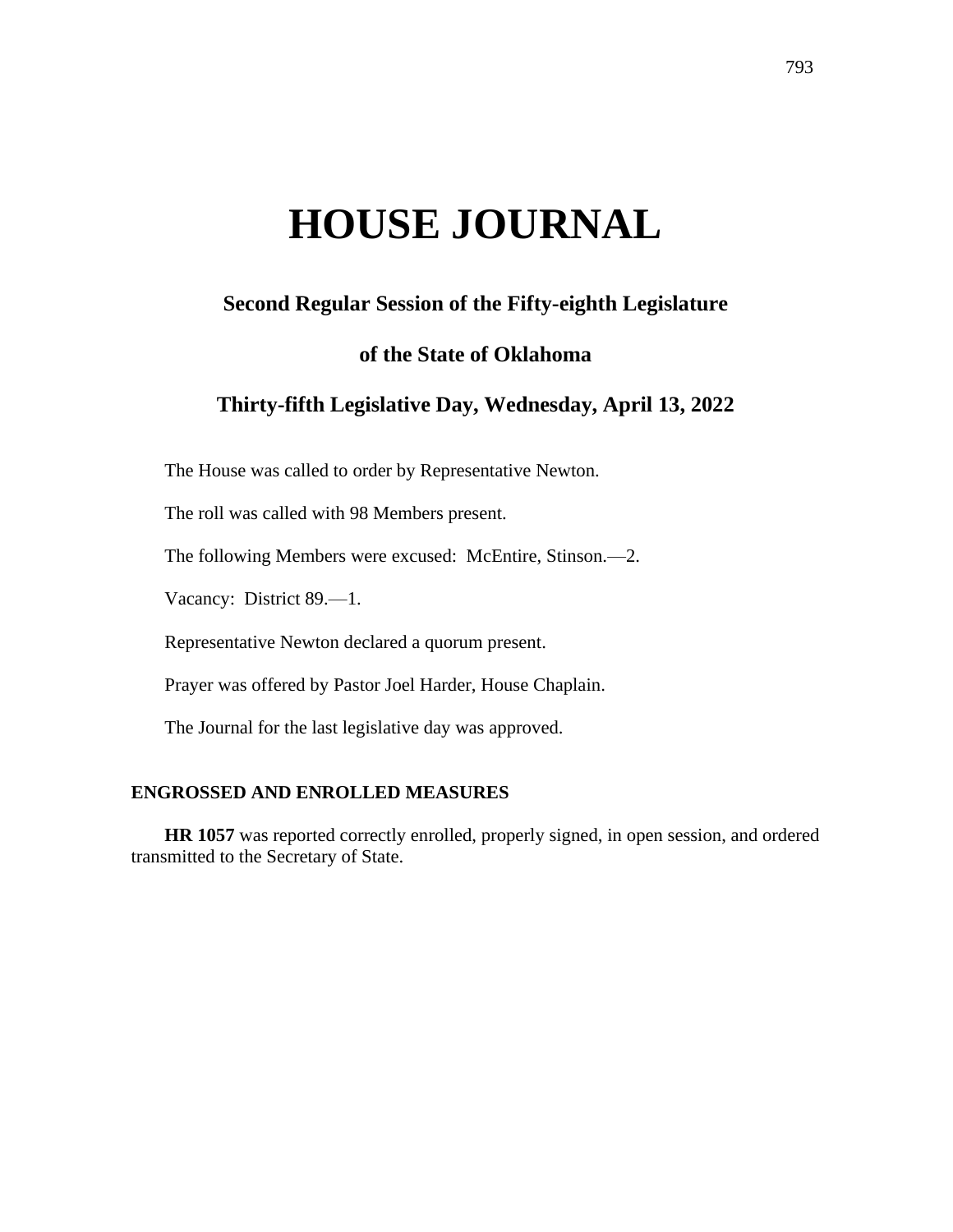## **RESOLUTION FOR CONSIDERATION**

**HR 1050** was called up for consideration.

Upon motion of Representative Stark, **HR 1050** was considered and adopted.

**HR 1050** was referred for enrollment.

## **GENERAL ORDER**

**SB 1190** by Pugh et al. of the Senate and McBride et al. of the House was read and considered.

Representative McBride moved that **SB 1190** be advanced from General Order, which motion was declared adopted.

## **THIRD READING**

**SB 1190** was read at length for the third time. On passage of the measure and emergency, the roll call was as follows:

Aye: Baker, Bashore, Bell, Bennett, Blancett, Boatman, Boles, Brewer, Burns, Bush, Caldwell (Chad), Caldwell (Trey), Cornwell, Crosswhite Hader, Culver, Davis, Dempsey, Dills, Dobrinski, Dollens, Echols, Fetgatter, Frix, Fugate, Goodwin, Grego, Hardin (David), Hill, Humphrey, Johns, Kannady, Kendrix, Kerbs, Lawson, Lepak, Lowe (Dick), Lowe (Jason), Luttrell, Manger, Marti, Martinez, May, McBride, McDugle, Miller, Mize, Moore, Munson, Newton, Nollan, O'Donnell, Olsen, Osburn, Pae, Patzkowsky, Pfeiffer, Pittman, Provenzano, Randleman, Ranson, Roberts (Dustin), Roberts (Eric), Roe, Rosecrants, Russ, Sims, Smith, Sneed, Stark, Steagall, Sterling, Strom, Talley, Townley, Turner, Vancuren, Virgin, Waldron, Wallace, West (Josh), West (Kevin), West (Tammy), Wolfley, Worthen.--84.

Nay: Conley, Gann, Hardin (Tommy), Stearman, West (Rick), Williams.--6.

Excused: Ford, Hasenbeck, Hilbert, McEntire, Nichols, Phillips, Roberts (Sean), Stinson, Walke, Mr. Speaker.--10.

Vacancy: District 89.--1.

The measure and emergency passed.

The Presiding Officer signed, in open session, Engrossed **SB 1190** and ordered same returned to the Honorable Senate.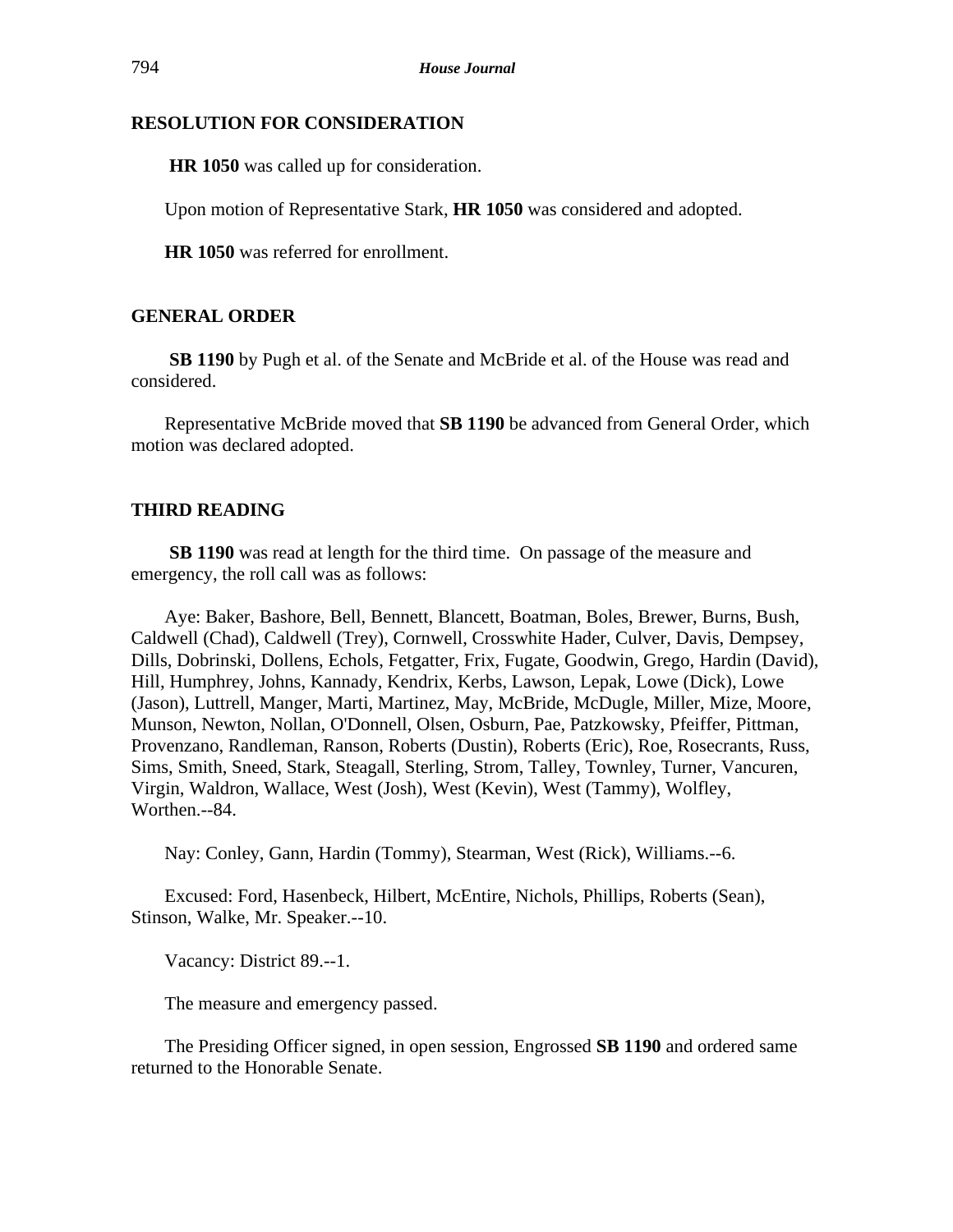#### **MEASURES REASSIGNED**

The following measure was reassigned:

**SB 1223** − Withdrawn from Public Safety and referred to Criminal Justice and Corrections.

#### **GENERAL ORDER**

**SB 1143** by Montgomery of the Senate and Wallace of the House was read and considered.

Representative Wallace moved that **SB 1143** be advanced from General Order, which motion was declared adopted.

#### **THIRD READING**

**SB 1143** was read at length for the third time. On passage of the measure and emergency, the roll call was as follows:

Aye: Baker, Bashore, Bennett, Blancett, Boatman, Boles, Brewer, Burns, Bush, Caldwell (Chad), Caldwell (Trey), Conley, Cornwell, Crosswhite Hader, Culver, Davis, Dempsey, Dills, Dobrinski, Dollens, Echols, Fetgatter, Frix, Fugate, Gann, Goodwin, Grego, Hardin (David), Hardin (Tommy), Hilbert, Hill, Humphrey, Johns, Kannady, Kendrix, Kerbs, Lawson, Lepak, Lowe (Dick), Lowe (Jason), Luttrell, Manger, Marti, Martinez, May, McBride, McDugle, Miller, Mize, Moore, Munson, Newton, Nichols, Nollan, O'Donnell, Olsen, Osburn, Pae, Patzkowsky, Pfeiffer, Pittman, Provenzano, Randleman, Ranson, Roberts (Dustin), Roberts (Eric), Roe, Rosecrants, Russ, Sims, Smith, Sneed, Stark, Steagall, Stearman, Sterling, Strom, Talley, Townley, Turner, Vancuren, Virgin, Waldron, Wallace, West (Josh), West (Kevin), West (Rick), West (Tammy), Williams, Wolfley, Worthen.--91.

Excused: Bell, Ford, Hasenbeck, McEntire, Phillips, Roberts (Sean), Stinson, Walke, Mr. Speaker.--9.

Vacancy: District 89.--1.

The measure and emergency passed.

The Presiding Officer signed, in open session, Engrossed **SB 1143** and ordered same returned to the Honorable Senate.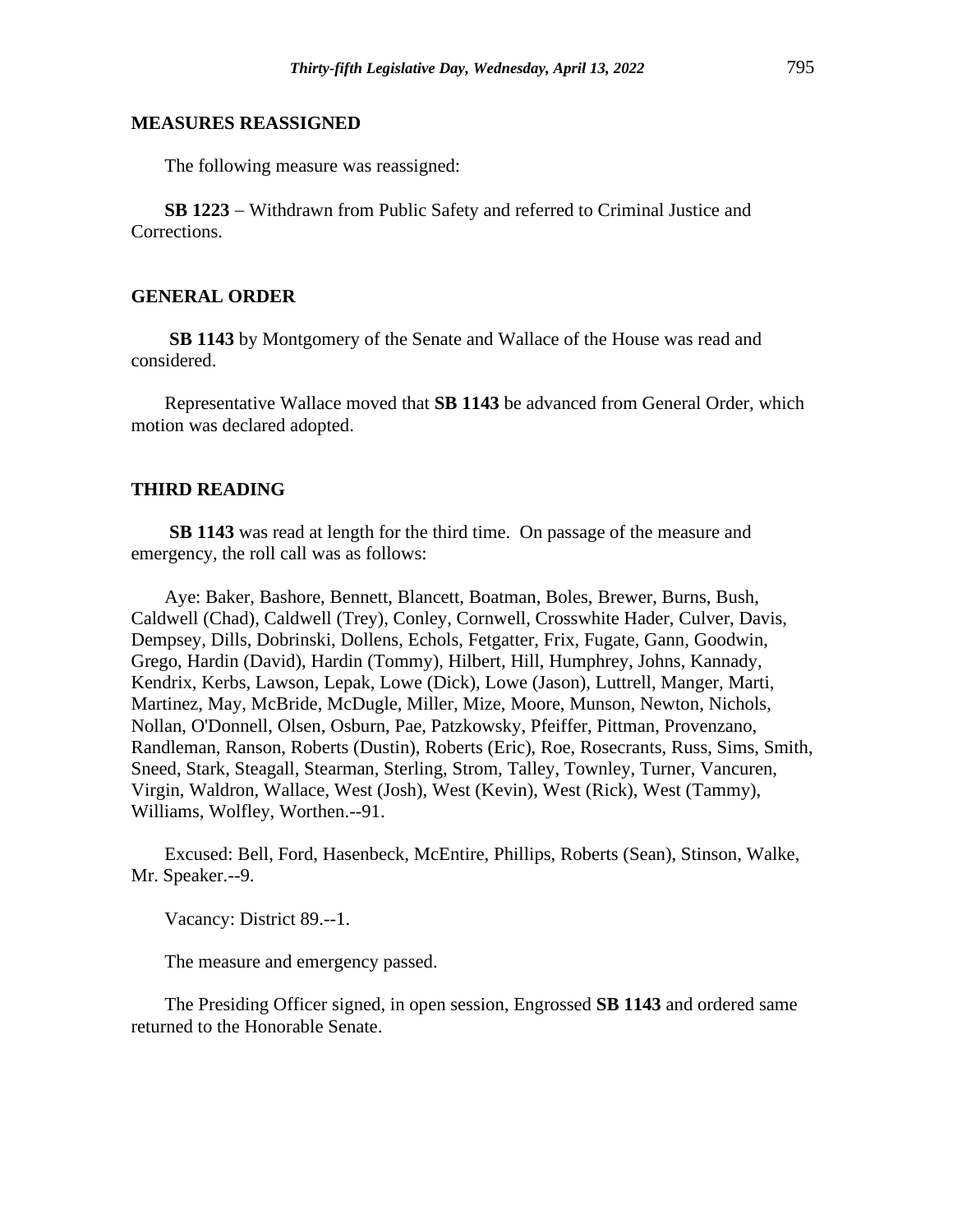## **GENERAL ORDER**

**SB 1743** by Leewright of the Senate and Bashore of the House was read and considered.

Representative Bashore moved that **SB 1743** be advanced from General Order, which motion was declared adopted.

### **THIRD READING**

**SB 1743** was read at length for the third time. On passage of the measure, the roll call was as follows:

Aye: Baker, Bashore, Bell, Bennett, Blancett, Boatman, Boles, Brewer, Burns, Bush, Caldwell (Chad), Caldwell (Trey), Conley, Cornwell, Crosswhite Hader, Culver, Davis, Dempsey, Dills, Dobrinski, Dollens, Echols, Fetgatter, Ford, Frix, Fugate, Gann, Goodwin, Grego, Hardin (David), Hardin (Tommy), Hilbert, Hill, Humphrey, Johns, Kannady, Kendrix, Kerbs, Lawson, Lepak, Lowe (Dick), Lowe (Jason), Luttrell, Manger, Marti, Martinez, May, McBride, McDugle, Miller, Mize, Moore, Munson, Newton, Nichols, Nollan, O'Donnell, Olsen, Osburn, Pae, Patzkowsky, Pfeiffer, Pittman, Provenzano, Randleman, Ranson, Roberts (Dustin), Roberts (Eric), Roe, Rosecrants, Russ, Sims, Smith, Sneed, Stark, Steagall, Stearman, Sterling, Strom, Talley, Townley, Turner, Vancuren, Virgin, Waldron, Wallace, West (Josh), West (Kevin), West (Rick), West (Tammy), Williams, Wolfley, Worthen.--93.

Excused: Hasenbeck, McEntire, Phillips, Roberts (Sean), Stinson, Walke, Mr. Speaker.--7.

Vacancy: District 89.--1.

The measure passed.

The Presiding Officer signed, in open session, Engrossed **SB 1743** and ordered same returned to the Honorable Senate.

#### **GENERAL ORDER**

**SB 1173** by Weaver of the Senate and Hardin (David) of the House was read and considered.

Representative Hardin (David) moved that **SB 1173** be advanced from General Order, which motion was declared adopted.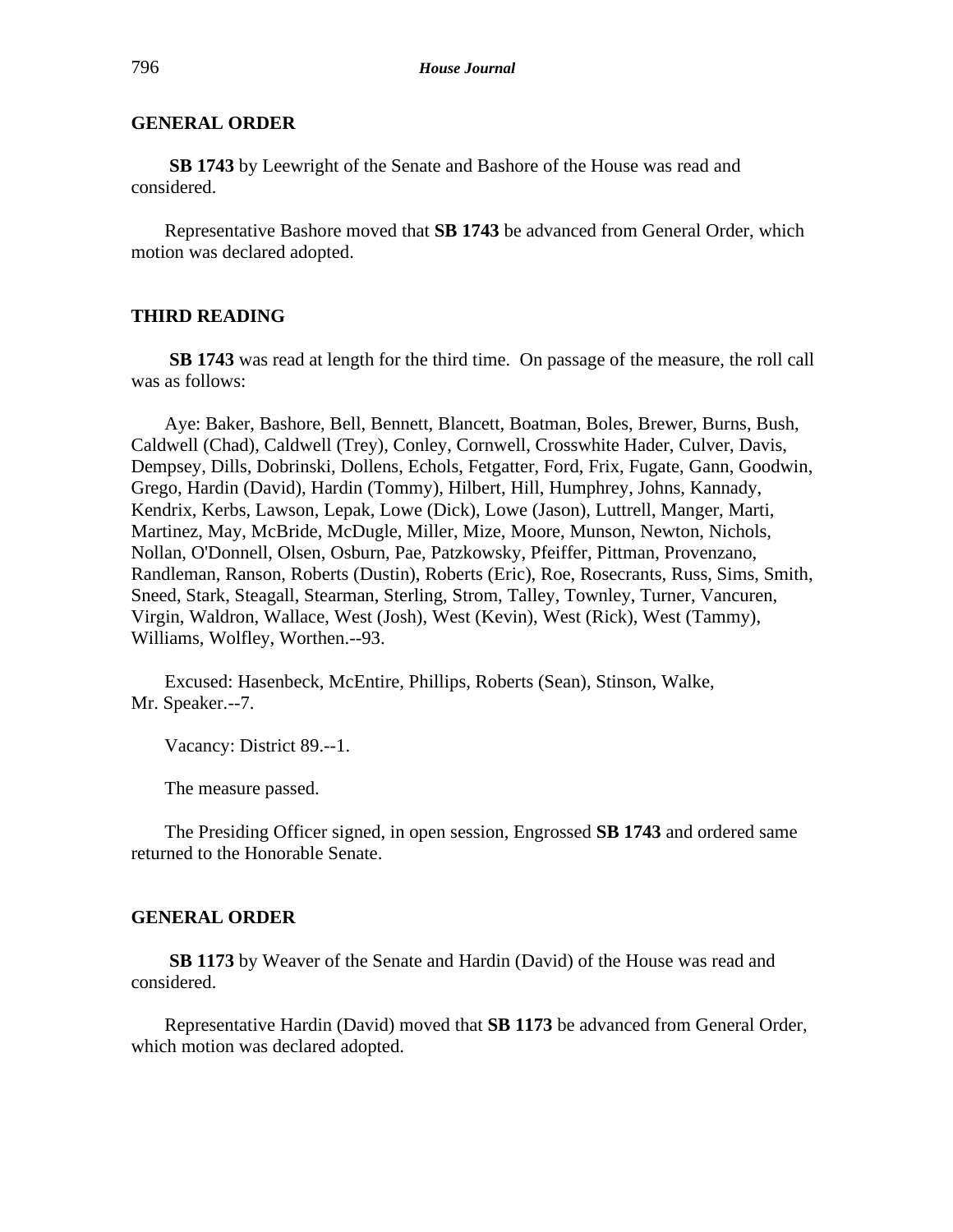#### **THIRD READING**

**SB 1173** was read at length for the third time. On passage of the measure, the roll call was as follows:

Aye: Baker, Bashore, Bell, Bennett, Blancett, Boatman, Boles, Brewer, Burns, Bush, Caldwell (Chad), Caldwell (Trey), Conley, Cornwell, Crosswhite Hader, Culver, Davis, Dempsey, Dills, Dobrinski, Dollens, Echols, Fetgatter, Ford, Frix, Fugate, Gann, Goodwin, Grego, Hardin (David), Hardin (Tommy), Hilbert, Hill, Humphrey, Johns, Kannady, Kendrix, Kerbs, Lawson, Lepak, Lowe (Dick), Lowe (Jason), Luttrell, Manger, Marti, Martinez, May, McBride, McDugle, Miller, Mize, Moore, Munson, Newton, Nichols, Nollan, O'Donnell, Olsen, Osburn, Pae, Patzkowsky, Pfeiffer, Pittman, Provenzano, Randleman, Ranson, Roberts (Dustin), Roberts (Eric), Roberts (Sean), Rosecrants, Russ, Sims, Smith, Sneed, Stark, Steagall, Stearman, Sterling, Strom, Talley, Townley, Turner, Vancuren, Virgin, Waldron, Wallace, West (Josh), West (Kevin), West (Rick), West (Tammy), Williams, Wolfley, Worthen.--93.

Excused: Hasenbeck, McEntire, Phillips, Roe, Stinson, Walke, Mr. Speaker.--7.

Vacancy: District 89.--1.

The measure passed.

The Presiding Officer signed, in open session, Engrossed **SB 1173** and ordered same returned to the Honorable Senate.

#### **RESOLUTIONS**

The following were introduced and read:

**HR 1058** − By Pae, Kendrix, Manger, Worthen, Dobrinski, Wolfley, Caldwell (Trey) and Hasenbeck.

A Resolution designating April 15 as Purple Up! For Military Kids Day in Oklahoma; and thanking military families.

**HR 1059** − By Smith and Roberts (Dustin).

A Resolution honoring and giving gratitude to Cpl. Phillip W. Coon for his courage and sacrifice during his service to the United States and during the Bataan Death March.